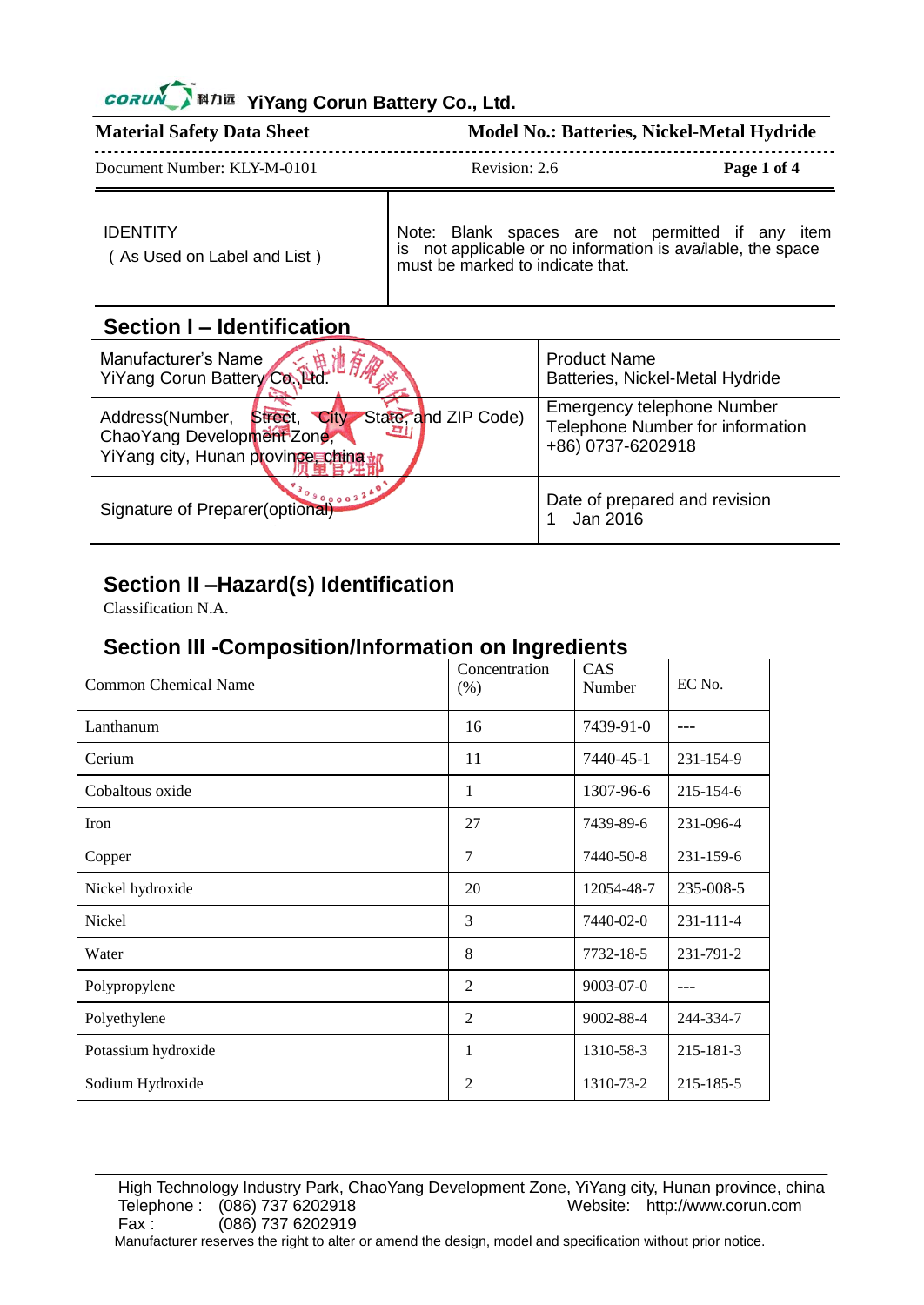| CORUN N TH YiYang Corun Battery Co., Ltd. |
|-------------------------------------------|
|                                           |

| <b>Material Safety Data Sheet</b> | <b>Model No.: Batteries, Nickel-Metal Hydride</b> |             |
|-----------------------------------|---------------------------------------------------|-------------|
| Document Number: KLY-M-0101       | Revision: 2.6                                     | Page 2 of 4 |

#### **Section IV – First Aid Measures**

First Aid Procedures

If electrolyte leakage occurs and makes contact with skin, wash with plenty of water immediately.

If electrolyte comes into contact with eyes, wash with copious amounts of water for fifteen (15) minutes, and contact a physician.

If electrolytes vapors are inhaled, provide fresh air and seek the attention if respiratory irritation develops. Ventilate the contaminated area.

## **Section V –Fire-Fighting Measures**

In case of fire, it is permissible to use any class of extinguishing medium on these batteries or their packing

material. Cool exterior of batteries if exposed to fire to prevent rupture. Fire fighters should wear self-contained

breathing apparatus.

Extinguishing Media

Carbon Dioxide, Dry Chemical or Foam Extinguishers

Special Fire Fighting Procedures N.A.

Unusual Fire and Explosion Hazards

Do not dispose of battery in fire – may explode.

Do not short circuit battery – may cause burns.

#### **Section VI –Accidental Release Measures**

Steps to be Taken in case Material is Released or Spilled

Batteries that are leakage should be handled with rubber gloves.

Avoid direct contact with electrolyte.

Wear protective clothing and a positive pressure Self-Contained Breathing Apparatus (SCBA).

### **Section VII – Handling and Storage**

Safe handling and storage advice

Batteries should be handled and stored carefully to avoid short circuits.

Do not store in disorderly fashion, or allow metal objects to be mixed with stored batteries.

Never disassemble a battery.

Do not breathe call vapors or touch internal material with bare hands.

Keep batteries between -10℃and 40℃for prolong storage.

Manufacturer reserves the right to alter or amend the design, model and specification without prior notice.

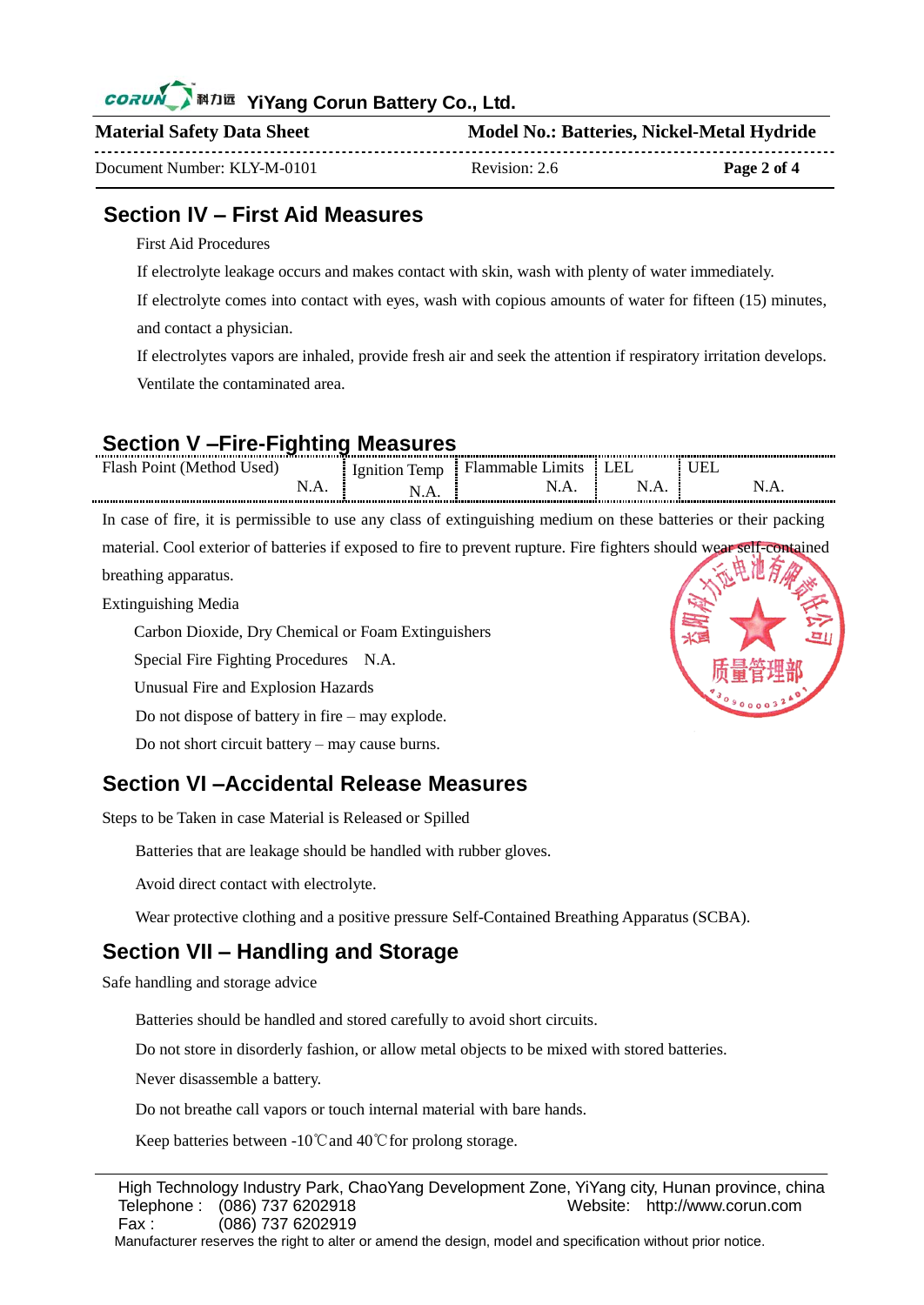#### CORUI **M力运 YiYang Corun Battery Co., Ltd.**

**Material Safety Data Sheet Model No.: Batteries, Nickel-Metal Hydride Model No.: Batteries** \_\_\_\_\_\_\_\_\_\_\_\_\_\_\_\_\_\_\_\_\_\_\_\_\_\_\_\_\_\_\_\_\_\_\_ Document Number: KLY-M-0101 Revision: 2.6 **Page 3 of 4**

# **Section VII – Exposure Controls / Personal Protection**

| Occupational                           | I TEP                 | <b>STEP</b>    |
|----------------------------------------|-----------------------|----------------|
| <b>Exposure Limits:</b>                | N A                   | NА             |
| Respiratory Protection (Specify Type): |                       |                |
|                                        | NА                    |                |
| Ventilation                            | <b>Local Exhausts</b> | Special        |
|                                        |                       | NΑ             |
|                                        | Mechanical (General)  | Other          |
|                                        |                       |                |
| <b>Protective Gloves</b>               |                       | Eye Protection |
|                                        | NΑ                    |                |
| Other Protective Clothing or Equipment | N.A.                  |                |

Work/Hygienic Practices N.A.

#### **Section VIII –Physical and Chemical Properties**

| <b>Boiling Point</b>   | N.A.                        | Specific Gravity (H2O=1)                     | N.A. |
|------------------------|-----------------------------|----------------------------------------------|------|
| Vapor Pressure (mm Hg) | N.A.                        | <b>Melting Point</b>                         | N.A. |
| Vapor Density (AIR=1)  | N.A.                        | <b>Evaporation Rate</b><br>(Butyl Acetate=1) |      |
| Solubility in Water    | N.A.                        |                                              |      |
| Appearance and Odor:   | Cylindrical Shape. odorless |                                              |      |

# **Section X –Stability and Reactivity**

09000032

Incompatibility (Materials to Avoid)

#### Hazardous Decomposition or Byproducts

|                | <u>TREMONS Decomposition of Dybrograph</u> |                     |
|----------------|--------------------------------------------|---------------------|
| Hazardous      | : May Occur                                | Conditions to Avoid |
| Polymerization |                                            |                     |
|                | Will Not Occur                             |                     |

# **Section XI –Toxicological Information**

| <br>Route $(s)$ of<br>Entry | Inhalation?<br>----------- | Skin?   | Ingestion? |
|-----------------------------|----------------------------|---------|------------|
|                             | N.A                        | N<br>.А | N.A.       |

Toxicological information / Health Hazard (Acute and Chronic)

In ease of electrolyte leakage, skin will be itchy when contaminated with electrolyte.

In contact with electrolyte can cause severe irritation and chemical burns.

Inhalation of electrolyte vapors may cause irritation of the upper respiratory tract and lungs.

High Technology Industry Park, ChaoYang Development Zone, YiYang city, Hunan province, china Telephone : (086) 737 6202918 Website: http://www.corun.com Fax : (086) 737 6202919

Manufacturer reserves the right to alter or amend the design, model and specification without prior notice.